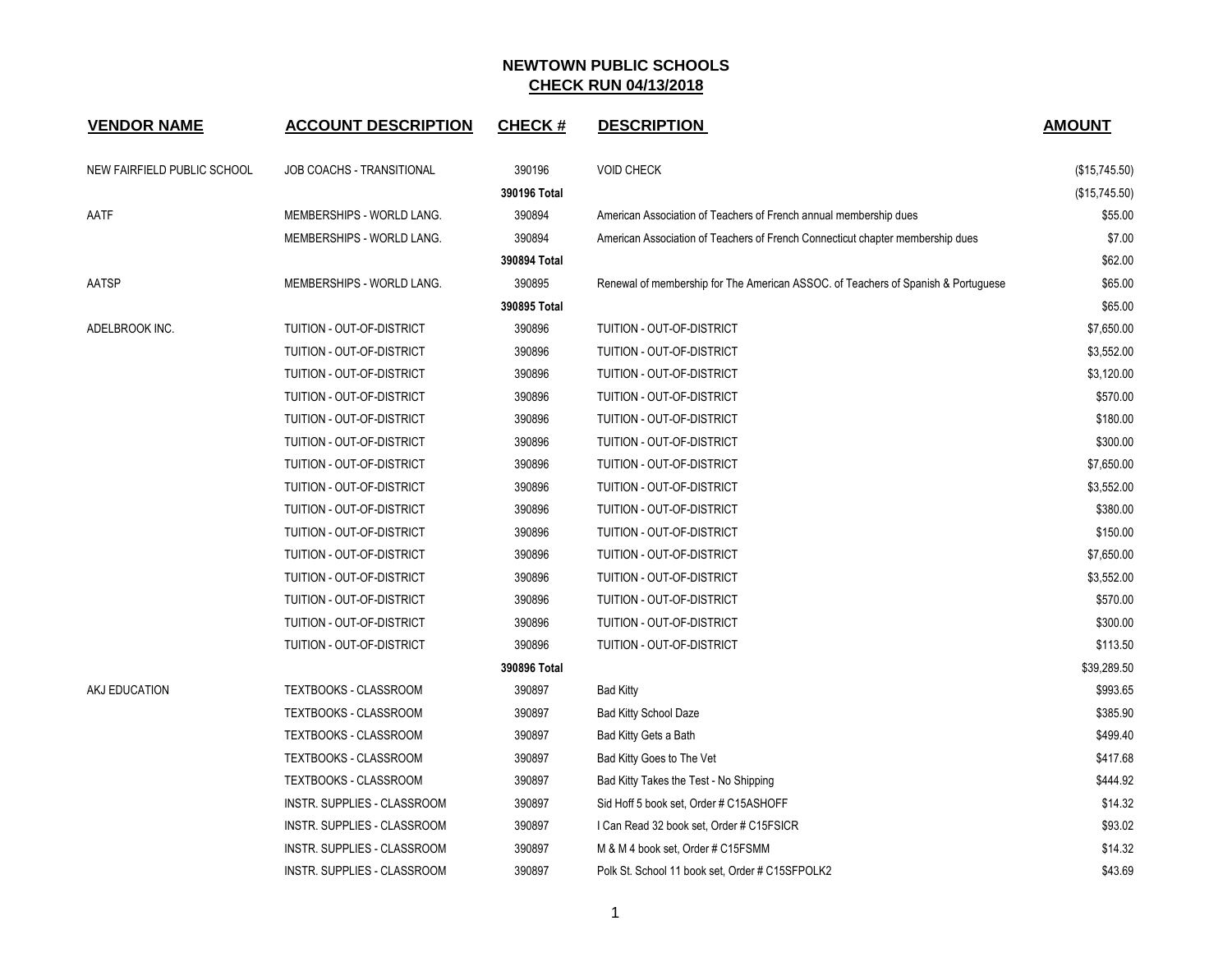| <b>VENDOR NAME</b>         | <b>ACCOUNT DESCRIPTION</b>   | <b>CHECK#</b> | <b>DESCRIPTION</b>                                                           | <b>AMOUNT</b> |
|----------------------------|------------------------------|---------------|------------------------------------------------------------------------------|---------------|
| AKJ EDUCATION              | INSTR. SUPPLIES - CLASSROOM  | 390897        | Pinky & Rex 8 book set, Order # C15FSPINKY                                   | \$22.90       |
|                            | INSTR. SUPPLIES - CLASSROOM  | 390897        | Ready to Read Childhoods of Famous Americans 10 book set, Order # C15SFR2R   | \$28.63       |
|                            | INSTR. SUPPLIES - CLASSROOM  | 390897        | Shipping and Handling Charges                                                | \$19.51       |
|                            |                              | 390897 Total  |                                                                              | \$2,977.94    |
| ALL ABOUT YOU HOME CARE S  | PROF. SERV. - HEALTH H.S.    | 390898        | PROF. SERV. - HEALTH H.S.                                                    | \$288.75      |
|                            |                              | 390898 Total  |                                                                              | \$288.75      |
| AMAZON (10)                | <b>SUPPLIES - LIBRARY</b>    | 390899        | Assorted books, see attached.                                                | \$23.23       |
|                            | <b>SUPPLIES - LIBRARY</b>    | 390899        | Assorted books, see attached.                                                | \$16.13       |
|                            |                              | 390899 Total  |                                                                              | \$39.36       |
| AMAZON (17)                | OFF. SUPPLIES - ADMIN.       | 390900        | Fax machine toner, music stand light                                         | \$25.97       |
|                            |                              | 390900 Total  |                                                                              | \$25.97       |
| AMAZON (9)                 | INSTR. SUPPLIES - ENGLISH    | 390901        | Gold Foil for Skolas/Diaz class project                                      | \$48.10       |
|                            |                              | 390901 Total  |                                                                              | \$48.10       |
| AQUARION WATER COMPANY OF  | WATER - H.                   | 390902        | WATER 200332183 39. THOU GAL                                                 | \$422.56      |
|                            | WATER - S.H.                 | 390902        | WATER 200389638 S/H F/S                                                      | \$185.18      |
|                            | WATER - S.H.                 | 390902        | WATER 200391787 28. THOU GAL                                                 | \$492.45      |
|                            | WATER - M.G.                 | 390902        | WATER 200331002 33. THOU GAL                                                 | \$388.24      |
|                            | WATER - M.G.                 | 390902        | WATER 200330675 M/G FIRE LINE                                                | \$173.24      |
|                            | WATER - M.S.                 | 390902        | WATER 200330637 51 THOU GAL                                                  | \$491.21      |
|                            | WATER - H.S.                 | 390902        | WATER 200328345 H/S IRRIGATION                                               | \$199.46      |
|                            | WATER - H.S.                 | 390902        | WATER 200331205 H/S HOT DOG STAND                                            | \$33.47       |
|                            |                              | 390902 Total  |                                                                              | \$2,385.81    |
| <b>BEE PUBLISHING C</b>    | ADVERTISING - BUS. SERV.     | 390903        | ADV. 4028                                                                    | \$504.00      |
|                            |                              | 390903 Total  |                                                                              | \$504.00      |
| <b>BLICK ART MATERIALS</b> | <b>INSTR. SUPPLIES - ART</b> | 390904        | Mayco-Stroke & Coat Wonder glazes, SC-6, Sun kissed, Item # C30408-4936      | \$25.26       |
|                            | <b>INSTR. SUPPLIES - ART</b> | 390904        | Mayco-Stroke & Coat Wonder glazes, SC-13, Grapel, Item #C30408-6096          | \$25.26       |
|                            | <b>INSTR. SUPPLIES - ART</b> | 390904        | Mayco-Stroke & Coat Wonder glazes, SC-14, Java Bean, Item #C30408-8916       | \$25.26       |
|                            | <b>INSTR. SUPPLIES - ART</b> | 390904        | Mayco-Stroke & Coat Wonder glazes, SC-15, Tuxedo, Item #C30408-2246          | \$25.26       |
|                            | <b>INSTR. SUPPLIES - ART</b> | 390904        | Mayco-Stroke & Coat Wonder glazes, SC-23, Jack-O-Lantern, Item #C30408-4916  | \$25.26       |
|                            | <b>INSTR. SUPPLIES - ART</b> | 390904        | Mayco-Stroke & Coat Wonder glazes, SC-26, Green Thumb, Item #C30408-7916     | \$25.26       |
|                            | <b>INSTR. SUPPLIES - ART</b> | 390904        | Mayco-Stroke & Coat Wonder glazes, SC-73, Candy Apple Red, Item #C30408-3706 | \$25.26       |
|                            | <b>INSTR. SUPPLIES - ART</b> | 390904        | Mayco-Stroke & Coat Wonder glazes, SC-76, Cara-Bein Blue, Item #C30408-5896  | \$25.26       |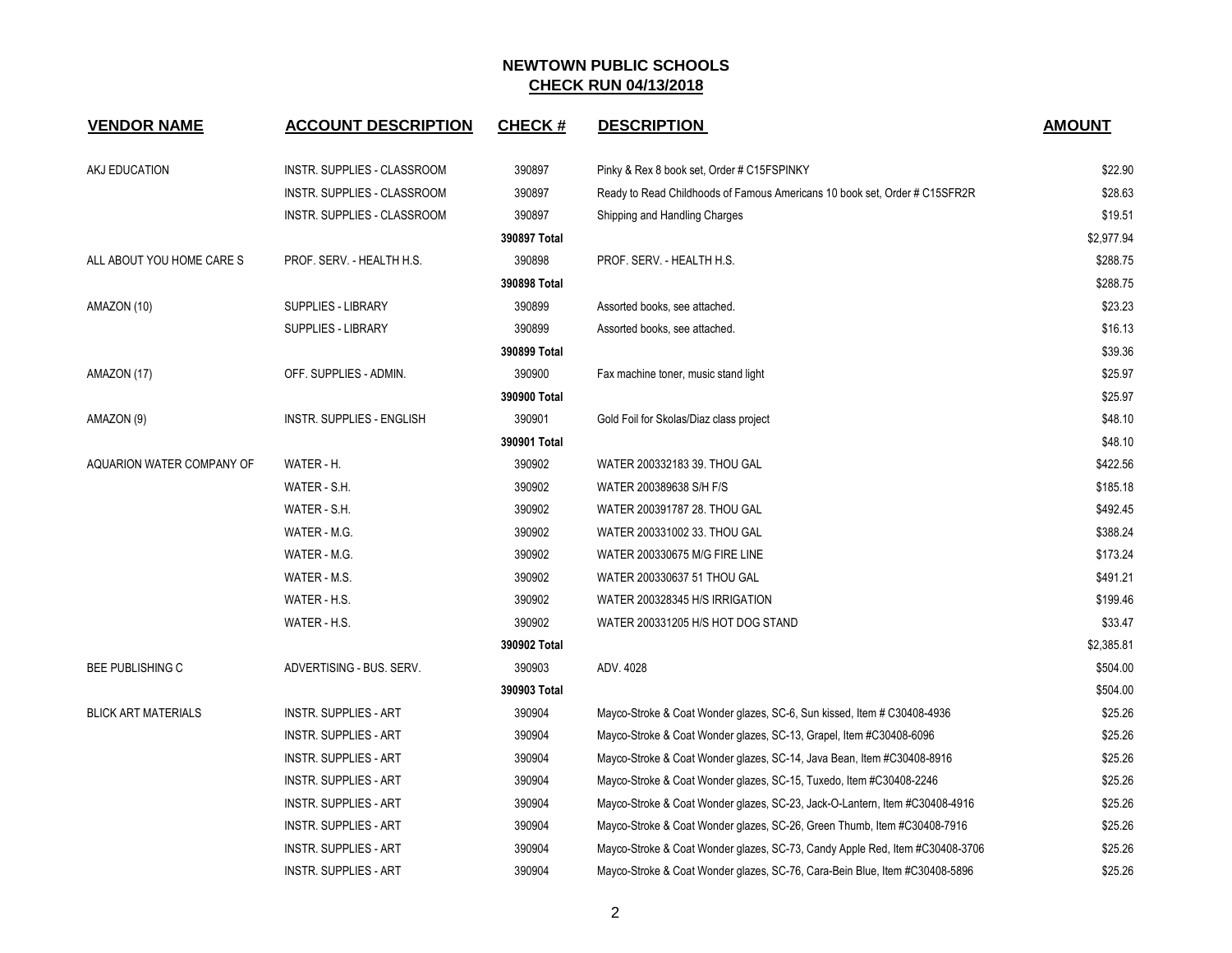| <b>VENDOR NAME</b>         | <b>ACCOUNT DESCRIPTION</b>     | <b>CHECK#</b> | <b>DESCRIPTION</b>                                                             | <b>AMOUNT</b> |
|----------------------------|--------------------------------|---------------|--------------------------------------------------------------------------------|---------------|
| <b>BLICK ART MATERIALS</b> | <b>INSTR. SUPPLIES - ART</b>   | 390904        | Mayco-Stroke & Coat Wonder glazes, SC-95, Pinkie Swear, Item #C30408-1004      | \$25.26       |
|                            | <b>INSTR. SUPPLIES - ART</b>   | 390904        | Blick Masking Tape, 3 inch x 60 yd., Item #C24149-1003                         | \$41.34       |
|                            | <b>INSTR. SUPPLIES - ART</b>   | 390904        | Tempera Cakes in Trays, 9-color set, Item #C00054-1099                         | \$30.99       |
|                            | <b>INSTR. SUPPLIES - ART</b>   | 390904        | Peach Tempera Cake Refill, Item #C00001-3350                                   | \$7.84        |
|                            | <b>INSTR. SUPPLIES - ART</b>   | 390904        | Set of 9 Refill Tempera Cakes, Item #C00001-1019, Customer # 000782504         | \$7.67        |
|                            |                                | 390904 Total  |                                                                                | \$315.18      |
| <b>BROCKETT, EUGENIA</b>   | STAFF TRAVEL - PUPIL SERV.     | 390905        | travel march 2018                                                              | \$55.59       |
|                            |                                | 390905 Total  |                                                                                | \$55.59       |
| COLES, LEIGH ANNE          | PRINTING - CLASSROOM           | 390906        | Payment for work performed for Opus Optima development, and work with printer. | \$606.25      |
|                            |                                | 390906 Total  |                                                                                | \$606.25      |
| CONNEC-TO-TALK             | PROF. SERV. - PSYCH/MED. EVAL. | 390907        | ABA SERV 04/02-04/06/18                                                        | \$1,120.00    |
|                            | PROF. SERV. - PSYCH/MED. EVAL. | 390907        | BCBA CONSULT 04/04-04/06/18                                                    | \$850.00      |
|                            |                                | 390907 Total  |                                                                                | \$1,970.00    |
| CONRON, NANCY              | STAFF TRAVEL - STAFF DEVELOP.  | 390908        | TRAVEL FEB 2018                                                                | \$20.66       |
|                            | STAFF TRAVEL - STAFF DEVELOP.  | 390908        | TRAVEL MARCH 2018                                                              | \$25.56       |
|                            | STAFF TRAVEL - STAFF DEVELOP.  | 390908        | TRAVEL JAN 2018                                                                | \$12.04       |
|                            |                                | 390908 Total  |                                                                                | \$58.26       |
| <b>CREC</b>                | MEMBERSHIPS - SOC. STUDIES     | 390909        | Teacher Education and Mentoring (TEAM) Program                                 | \$165.00      |
|                            |                                | 390909 Total  |                                                                                | \$165.00      |
| DEMCO INC.                 | <b>SUPPLIES - LIBRARY</b>      | 390910        | Library supplies. No shipping Per CLC Contract.                                | \$339.33      |
|                            |                                | 390910 Total  |                                                                                | \$339.33      |
| DEVINE, PAUL               | STAFF TRAVEL - B & G ADMIN.    | 390911        | TRAVEL MARCH 2018                                                              | \$109.76      |
|                            |                                | 390911 Total  |                                                                                | \$109.76      |
| EAST RIVER ENERGY INC.     | FUEL OIL - GEN.                | 390912        | OIL 2,1922. GAL                                                                | \$1,092.62    |
|                            |                                | 390912 Total  |                                                                                | \$1,092.62    |
| ECKHARDT, KURT             | <b>INSTR. SUPPLIES - MUSIC</b> | 390913        | cymbal bags                                                                    | \$89.95       |
|                            |                                | 390913 Total  |                                                                                | \$89.95       |
| <b>EDADVANCE</b>           | TRANS. - OUT-OF-DISTRICT       | 390914        | TRANS. - OUT-OF-DISTRICT                                                       | \$78,591.14   |
|                            | TUITION - OUT-OF-DISTRICT      | 390914        | TRANS. - OUT-OF-DISTRICT                                                       | \$316.80      |
|                            | TUITION - OUT-OF-DISTRICT      | 390914        | TRANS. - OUT-OF-DISTRICT                                                       | \$5,600.00    |
|                            | TUITION - OUT-OF-DISTRICT      | 390914        | TRANS. - OUT-OF-DISTRICT                                                       | \$540.00      |
|                            | TUITION - OUT-OF-DISTRICT      | 390914        | TRANS. - OUT-OF-DISTRICT                                                       | \$1,319.77    |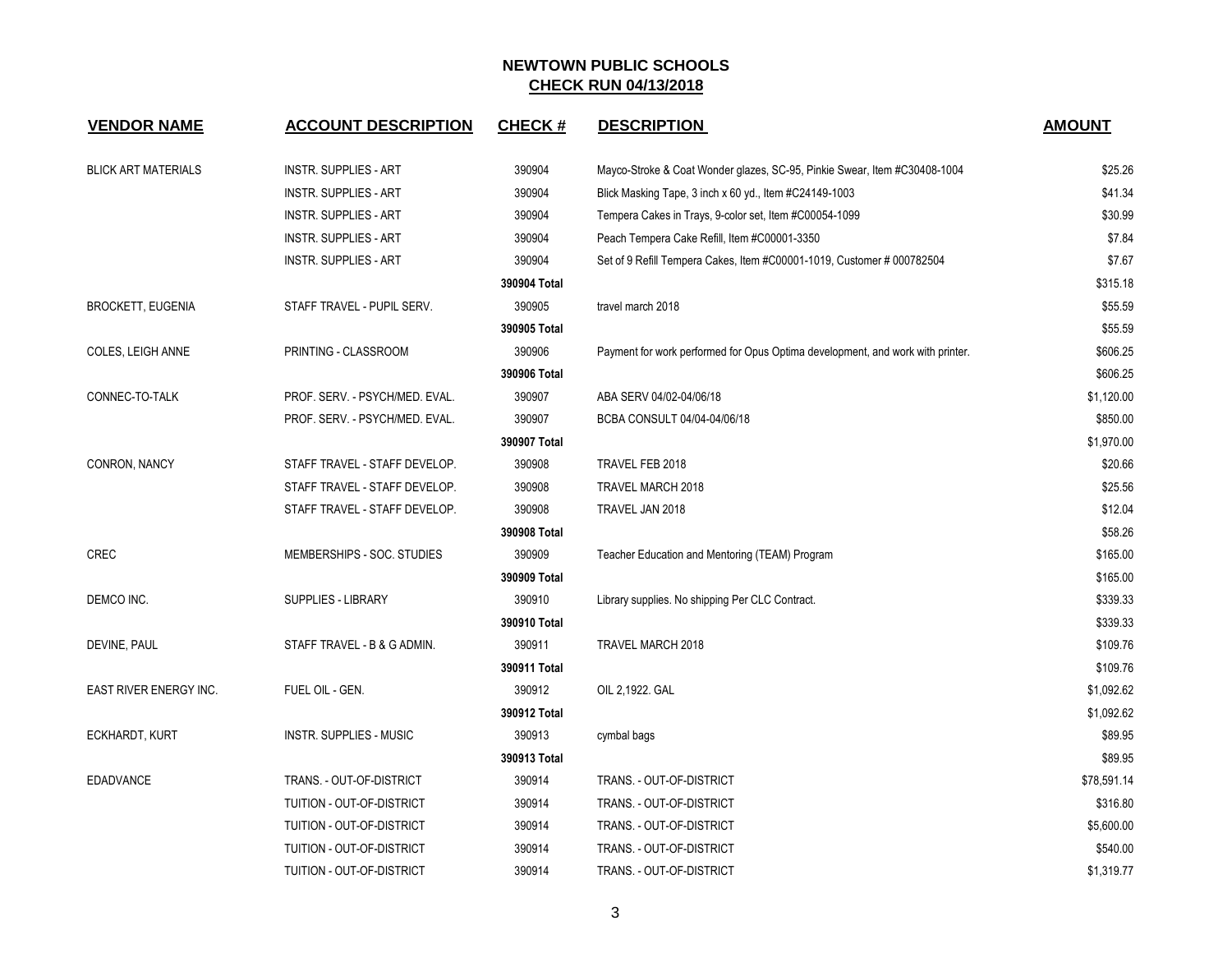| <b>VENDOR NAME</b>               | <b>ACCOUNT DESCRIPTION</b>    | <b>CHECK#</b> | <b>DESCRIPTION</b>                | <b>AMOUNT</b> |
|----------------------------------|-------------------------------|---------------|-----------------------------------|---------------|
| <b>EDADVANCE</b>                 | TUITION - OUT-OF-DISTRICT     | 390914        | TRANS. - OUT-OF-DISTRICT          | \$5,340.72    |
|                                  | TUITION - OUT-OF-DISTRICT     | 390914        | TRANS. - OUT-OF-DISTRICT          | \$5,366.65    |
|                                  | TUITION - OUT-OF-DISTRICT     | 390914        | TRANS. - OUT-OF-DISTRICT          | \$1,336.50    |
|                                  |                               | 390914 Total  |                                   | \$98,411.58   |
| <b>EDUCERE LLC</b>               | <b>TUTORS - HOMEBOUND</b>     | 390915        | <b>CREATIVE WRITING-ECONOMICS</b> | \$424.00      |
|                                  |                               | 390915 Total  |                                   | \$424.00      |
| EVERSOURCE (ELEC-BOE)            | ELECTRICITY - RIS.            | 390916        | ELEC 51324453075 83,056.00 KWH    | \$15,928.59   |
|                                  | ELECTRICITY - M.S.            | 390916        | ELEC 51658443072 57,132. KWH      | \$9,101.23    |
|                                  | ELECTRICITY - M.S.            | 390916        | ELEC 51352546030 1848.50 KWH      | \$407.52      |
|                                  |                               | 390916 Total  |                                   | \$25,437.34   |
| EVERSOURCE (GAS-BOE)             | PROPANE & NATURAL GAS - HAW.  | 390917        | GAS 57890556004 2,660. CCF        | \$2,279.29    |
|                                  | PROPANE & NATURAL GAS - S.H.  | 390917        | GAS 57914087044 4,880. CCF        | \$3,742.27    |
|                                  | PROPANE & NATURAL GAS - M.G.  | 390917        | GAS 57511457020 4,520.CCF         | \$3,674.71    |
|                                  | PROPANE & NATURAL GAS - RIS.  | 390917        | GAS 57410220032 11,180. CCF       | \$7,233.29    |
|                                  | PROPANE & NATURAL GAS - H.S.  | 390917        | GAS 57445161052 30,300 CCF        | \$20,277.62   |
|                                  |                               | 390917 Total  |                                   | \$37,207.18   |
| <b>FRONTIER</b>                  | <b>TELEPHONE &amp; CABLE</b>  | 390918        | TELEPHONE SERV 2017/18            | \$835.07      |
|                                  |                               | 390918 Total  |                                   | \$835.07      |
| <b>FRONTIER</b>                  | <b>TELEPHONE &amp; CABLE</b>  | 390919        | TELEPHONE SERV 2017/18            | \$693.95      |
|                                  |                               | 390919 Total  |                                   | \$693.95      |
| <b>FRONTIER</b>                  | <b>TELEPHONE &amp; CABLE</b>  | 390920        | TELEPHONE SERV 2017/18            | \$1,974.89    |
|                                  |                               | 390920 Total  |                                   | \$1,974.89    |
| <b>FRONTIER</b>                  | <b>TELEPHONE &amp; CABLE</b>  | 390921        | TELEPHONE SERV 2017/18            | \$65.31       |
|                                  |                               | 390921 Total  |                                   | \$65.31       |
| <b>FUCCILLO, LEANNE</b>          | STAFF TRAIN. - STAFF DEVELOP. | 390922        | <b>ALPINE TRAINING</b>            | \$23.28       |
|                                  |                               | 390922 Total  |                                   | \$23.28       |
| <b>GENGRAS CENTER SCHOOL</b>     | TUITION - OUT-OF-DISTRICT     | 390923        | TUITION - OUT-OF-DISTRICT         | \$5,965.00    |
|                                  | TUITION - OUT-OF-DISTRICT     | 390923        | TUITION - OUT-OF-DISTRICT         | \$3,445.00    |
|                                  |                               | 390923 Total  |                                   | \$9,410.00    |
| <b>GOLDIE AND LIBRO MUSIC CE</b> | INSTR. SUPPLIES - MUSIC       | 390924        | <b>MUSIC SUPPLIES</b>             | \$55.00       |
|                                  |                               | 390924 Total  |                                   | \$55.00       |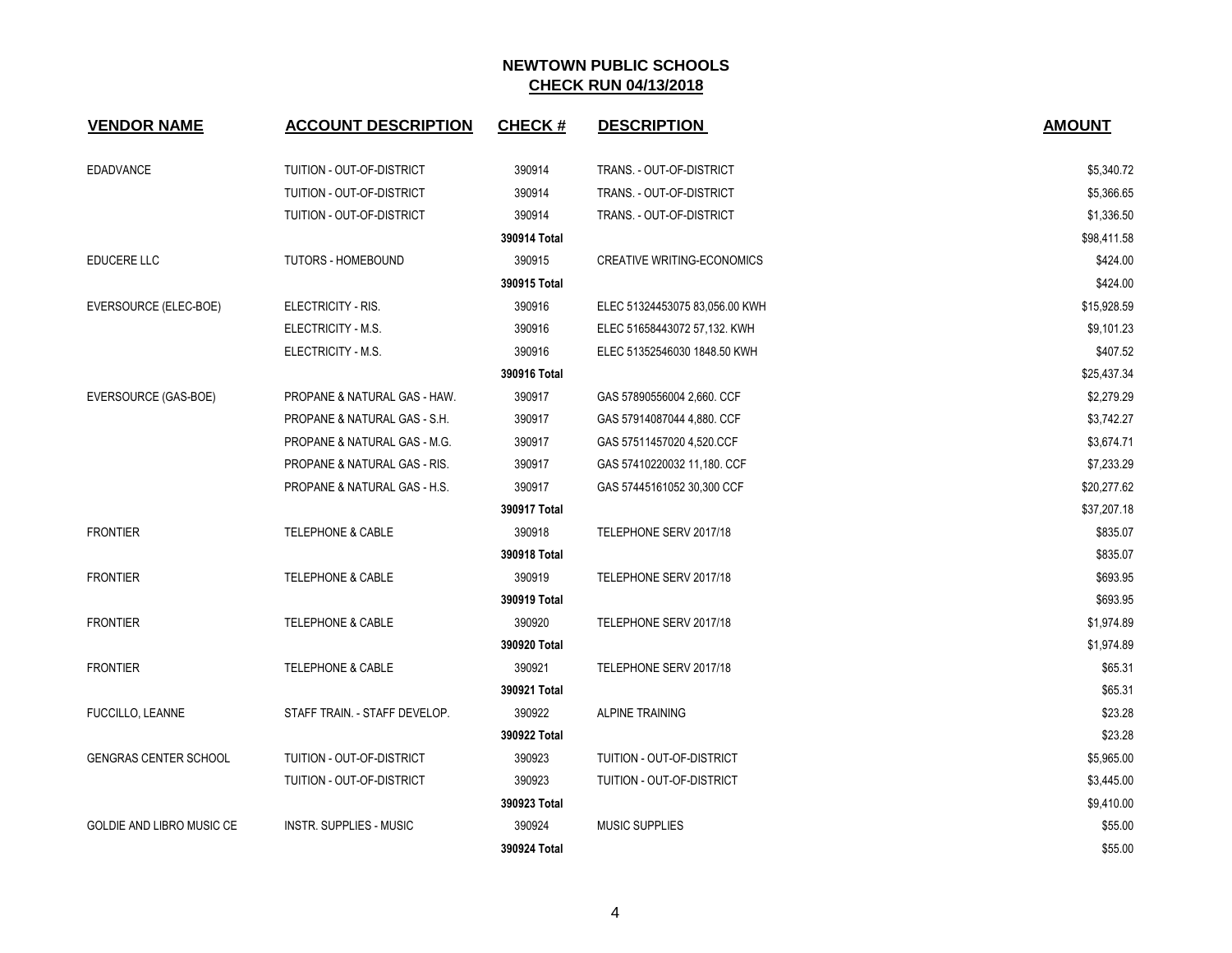| <b>VENDOR NAME</b>               | <b>ACCOUNT DESCRIPTION</b>       | <b>CHECK#</b> | <b>DESCRIPTION</b>                                                               | <b>AMOUNT</b> |
|----------------------------------|----------------------------------|---------------|----------------------------------------------------------------------------------|---------------|
| GOVCONNECTION, INC.              | <b>REPAIRS - LIBRARY</b>         | 390925        | 13846187 Replacement lamp for EPSON Projector 470. Manufacture # V13H0170L71.    | \$64.98       |
|                                  | <b>REPAIRS - LIBRARY</b>         | 390925        | 18125047 Replacement lamp for EPSON Powerlite 530. Manufacture part # V13H010L87 | \$51.53       |
|                                  |                                  | 390925 Total  |                                                                                  | \$116.51      |
| IACIOFANO, BETH                  | INSTR. SUPPLIES - SCIENCE        | 390926        | CT INVENTION CONVENTION                                                          | \$60.00       |
|                                  |                                  | 390926 Total  |                                                                                  | \$60.00       |
| <b>INSTRUMENTALIST AWARDS LL</b> | <b>INSTR. SUPPLIES - MUSIC</b>   | 390927        | <b>AWARDS</b>                                                                    | \$144.00      |
|                                  |                                  | 390927 Total  |                                                                                  | \$144.00      |
| J.C. MUSIC, LLC                  | <b>REPAIRS - MUSIC</b>           | 390928        | For instrument repair throughout the school year.                                | \$109.00      |
|                                  |                                  | 390928 Total  |                                                                                  | \$109.00      |
| <b>JOLLY FARMER PRODUCTS</b>     | CONTRACTED SERV. - C.W.E.        | 390929        | PLANTS MATERIALS                                                                 | \$571.01      |
|                                  |                                  | 390929 Total  |                                                                                  | \$571.01      |
| LABAS, JEAN                      | TUITION - OUT-OF-DISTRICT        | 390930        | TUITION - OUT-OF-DISTRICT                                                        | \$261.25      |
|                                  | <b>TUTORS - HOMEBOUND</b>        | 390930        | <b>TUTORS - HOMEBOUND</b>                                                        | \$380.00      |
|                                  |                                  | 390930 Total  |                                                                                  | \$641.25      |
| LANNING, LOIS PH .D.             | STAFF TRAIN. - STAFF DEVELOP.    | 390931        | Prof Development Concept-Based Curriculum Three days at \$3000 each              | \$6,000.00    |
|                                  |                                  | 390931 Total  |                                                                                  | \$6,000.00    |
| <b>LEARNING A-Z</b>              | INSTR. SUPPLIES - SP. ED. PREK-8 | 390932        | LICENSE RENEWAL FOR ORDER NUMBER 6406899 FOR HAWLEY SCHOOL                       | \$109.95      |
|                                  |                                  | 390932 Total  |                                                                                  | \$109.95      |
| LEARNING ALLY INC.               | INSTR. SUPPLIES - SP. ED. PREK-8 | 390933        | LICENSE RENEWAL MEMBER ID: AG06470002                                            | \$2,420.00    |
|                                  |                                  | 390933 Total  |                                                                                  | \$2,420.00    |
| LONG, MICHAEL J.                 | STAFF TRAVEL - CLASSROOM         | 390934        | TRAVEL NEW ENG WRESTING OPENS                                                    | \$149.33      |
|                                  | STAFF TRAVEL - CLASSROOM         | 390934        | TRAVEL WRESTLING TOURNAMENT                                                      | \$26.91       |
|                                  |                                  | 390934 Total  |                                                                                  | \$176.24      |
| MASON W.B. INC.                  | OFF. SUPPLIES - BUS. SERV.       | 390935        | <b>SUPPLIES 2017/18</b>                                                          | \$19.99       |
|                                  | OFF. SUPPLIES - BUS. SERV.       | 390935        | COFFEE 2017/18                                                                   | \$56.95       |
|                                  | OFF. SUPPLIES - BUS. SERV.       | 390935        | <b>SUPPLIES 2017/18</b>                                                          | \$32.57       |
|                                  | OFF. SUPPLIES - BUS. SERV.       | 390935        | <b>WATER 2017/18</b>                                                             | \$15.57       |
|                                  | INSTR. SUPPLIES - CLASSROOM      | 390935        | For purchase of school supplies throughout the school year.                      | (\$177.84)    |
|                                  | INSTR. SUPPLIES - CLASSROOM      | 390935        | For purchase of school supplies throughout the school year.                      | \$233.20      |
|                                  | INSTR. SUPPLIES - CLASSROOM      | 390935        | For purchase of school supplies thru                                             | \$177.84      |
|                                  | OFF. SUPPLIES - PUPIL SERV.      | 390935        | <b>CASES OF WATER</b>                                                            | \$31.14       |
|                                  | INSTR. SUPPLIES - SP. ED. H.S.   | 390935        | <b>SUPPLIES NHS</b>                                                              | \$57.30       |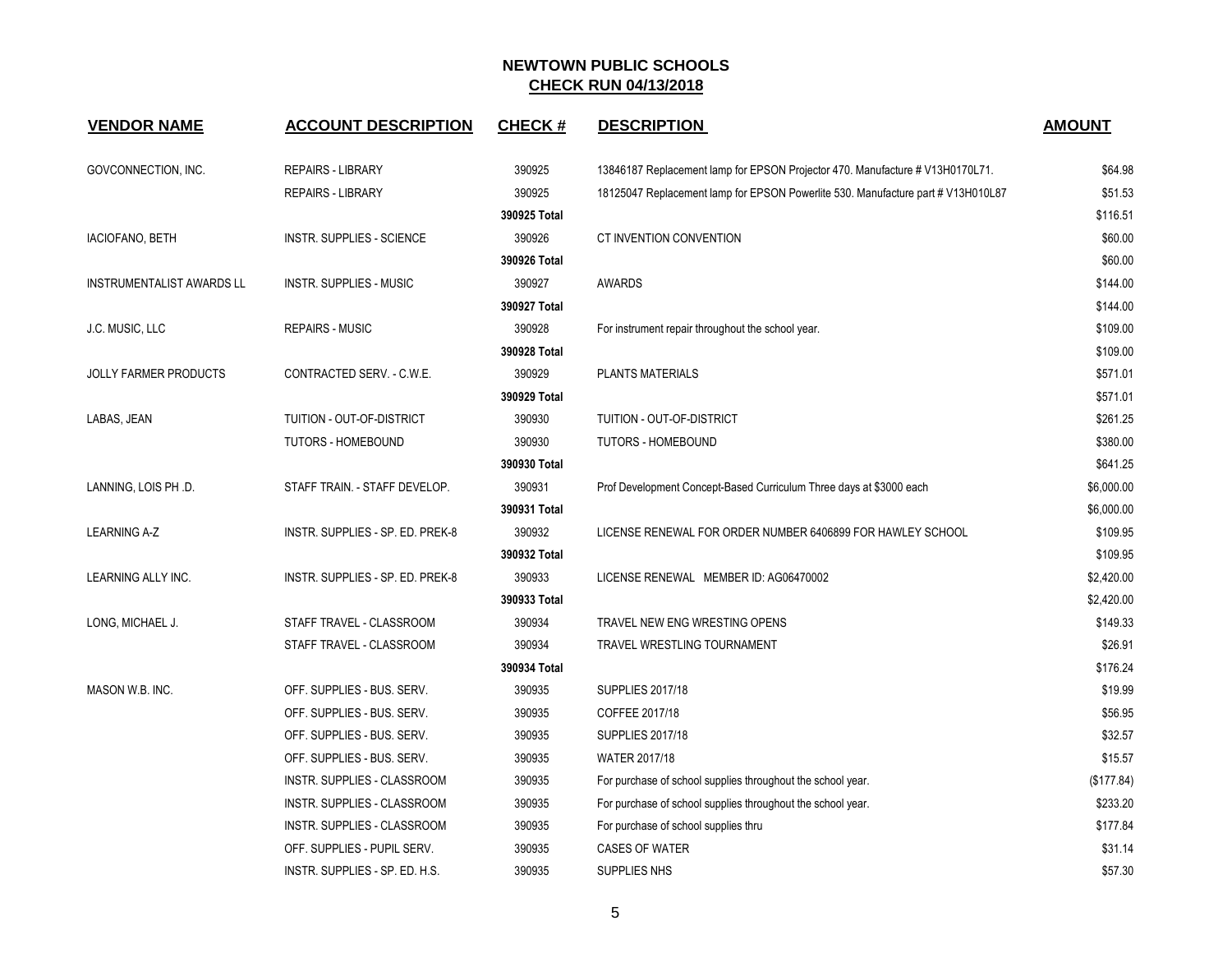| <b>VENDOR NAME</b>          | <b>ACCOUNT DESCRIPTION</b>      | <b>CHECK#</b> | <b>DESCRIPTION</b>                                                           | <b>AMOUNT</b> |
|-----------------------------|---------------------------------|---------------|------------------------------------------------------------------------------|---------------|
| MASON W.B. INC.             | INSTR. SUPPLIES - CLASSROOM     | 390935        | Flagship Copy Paper, 92 Brightness, 20 lb., 8.5 x 11, White, 5000            | \$497.40      |
|                             | INSTR. SUPPLIES - CLASSROOM     | 390935        | Cartons of PURELL Advanced Instant Hand Sanitizer w/Aloe, 12 oz. Pump Bottle | \$559.92      |
|                             | INSTR. SUPPLIES - CLASSROOM     | 390935        | KLEENEX White Facial Tissue, 2-Ply, Pop-Up Box, 125 sheets, 48/Carton,       | \$419.94      |
|                             |                                 | 390935 Total  |                                                                              | \$1,923.98    |
| MCFADDEN, BETTY             | STAFF TRAIN. - CLASSROOM        | 390936        | PARA LUNCHEON                                                                | \$60.59       |
|                             | PRINTING - CLASSROOM            | 390936        | <b>POSTAGE</b>                                                               | \$182.11      |
|                             |                                 | 390936 Total  |                                                                              | \$242.70      |
| METZ, ANTHONY               | STAFF TRAVEL - CLASSROOM        | 390937        | <b>TRAVEL VISITING FUTURE</b>                                                | \$24.42       |
|                             |                                 | 390937 Total  |                                                                              | \$24.42       |
| MEYER WILLIAM B.INC.        | OFF. SUPPLIES - PUPIL SERV.     | 390938        | STORAGE SPEC ED RECORDS                                                      | \$64.66       |
|                             |                                 | 390938 Total  |                                                                              | \$64.66       |
| <b>MITCHELL</b>             | FUEL FOR VEHICLES - TRANS.      | 390939        | PROPANE 862.3                                                                | \$1,026.14    |
|                             | FUEL FOR VEHICLES - TRANS.      | 390939        | PROPANE 822.1                                                                | \$978.30      |
|                             | FUEL FOR VEHICLES - TRANS.      | 390939        | PROPANE 816.8                                                                | \$971.99      |
|                             |                                 | 390939 Total  |                                                                              | \$2,976.43    |
| NEW FAIRFIELD PUBLIC SCHOOL | JOB COACHS - TRANSITIONAL       | 390940        | REISSUE CHK#39019 LOST EB SERV                                               | \$15,745.50   |
|                             | JOB COACHS - TRANSITIONAL       | 390940        | ADJ N.F. TUITION PAYMENT ADJ                                                 | (\$1,000.00)  |
|                             |                                 | 390940 Total  |                                                                              | \$14,745.50   |
| NEWTOWN HIGH SCHOOL         | STAFF TRAVEL - SUPER.           | 390941        | MICHAEL'S CUP BANQUET                                                        | \$120.00      |
|                             |                                 | 390941 Total  |                                                                              | \$120.00      |
| NEWTOWN HIGH SCHOOL         | STAFF TRAVEL - PUPIL SERV.      | 390942        | PLEASE ISSUE CHECK FOR CHAPARONE FO                                          | \$775.00      |
|                             |                                 | 390942 Total  |                                                                              | \$775.00      |
| O'CONNELL, JEREMY           | <b>INSTR. SUPPLIES - SPORTS</b> | 390943        | GOLF QUEST DRIVING RANGE                                                     | \$160.00      |
|                             | <b>INSTR. SUPPLIES - SPORTS</b> | 390943        | <b>GOLF QUEST DRIVING RANGE</b>                                              | \$120.00      |
|                             |                                 | 390943 Total  |                                                                              | \$280.00      |
| ON-SITE SHREDDING           | OFF. SUPPLIES - ADMIN.          | 390944        | Shredding Services for 2017/18 school year.                                  | \$25.00       |
|                             | CONTRACTED SERV. - BUS. SERV.   | 390944        | Shredding Services for 2017/18 school year.                                  | \$50.00       |
|                             | CONTRACTED SERV. - CLASSRM      | 390944        | Shredding Services for 2017/18 school year.                                  | \$35.00       |
|                             | OFF. SUPPLIES - ADMIN.          | 390944        | Shredding Services for 2017/18 school year.                                  | \$30.00       |
|                             | INSTR. SUPPLIES - CLASSROOM     | 390944        | Shredding Services for 2017/18 school year.                                  | \$25.00       |
|                             | INSTR. SUPPLIES - CLASSROOM     | 390944        | Shredding Services for 2017/18 school year.                                  | \$30.00       |
|                             |                                 | 390944 Total  |                                                                              | \$195.00      |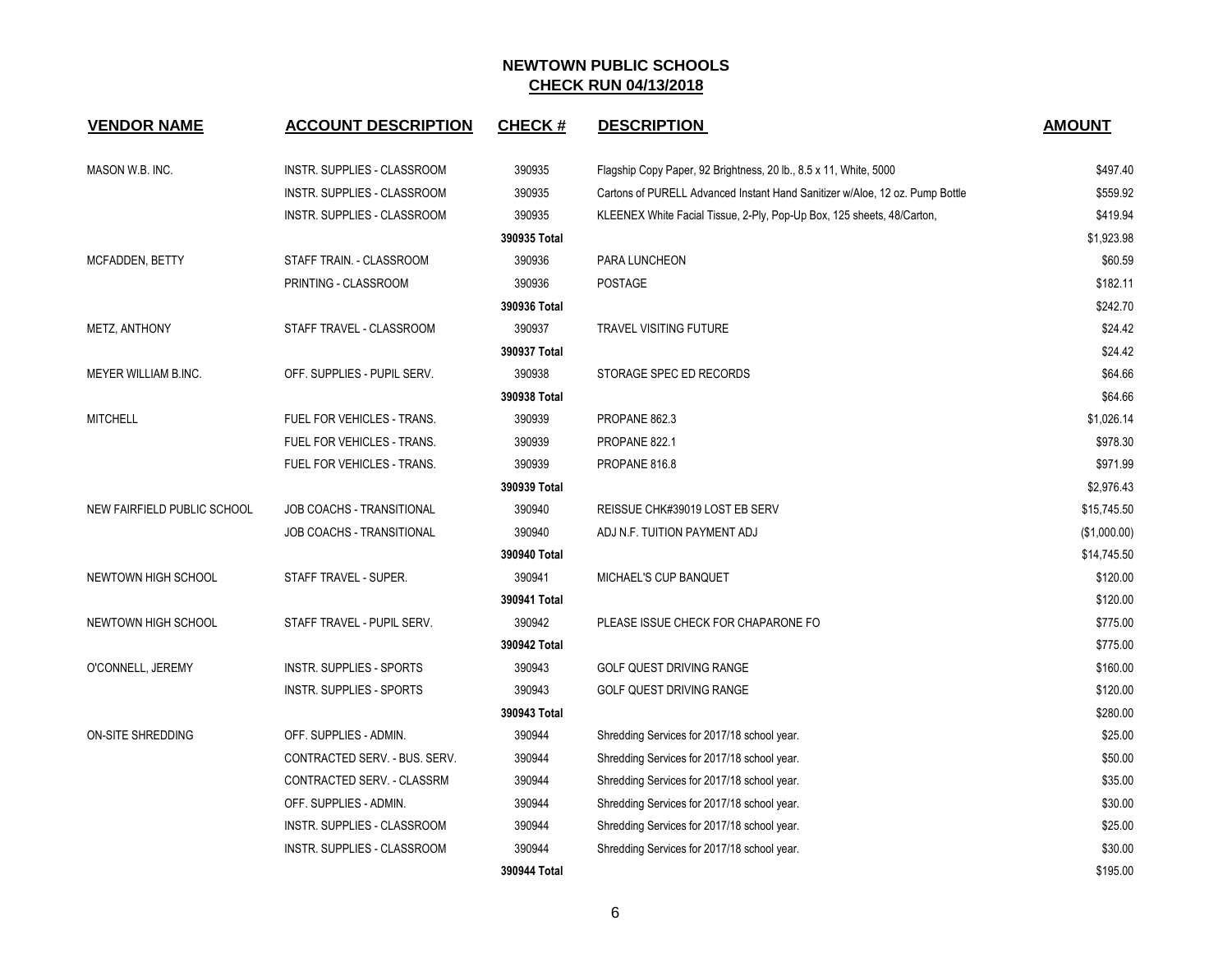| <b>VENDOR NAME</b>        | <b>ACCOUNT DESCRIPTION</b>      | <b>CHECK#</b> | <b>DESCRIPTION</b>                                             | <b>AMOUNT</b> |
|---------------------------|---------------------------------|---------------|----------------------------------------------------------------|---------------|
| ONYX ASSET SERVICES GROUP | ELECTRICITY - RIS.              | 390945        | ELEC 42,456.00 KWH RIS                                         | \$2,543.11    |
|                           |                                 | 390945 Total  |                                                                | \$2,543.11    |
| OSTAR, CATHY              | INSTR. SUPPLIES - T.A.P./FLEX   | 390946        | <b>TAP SUPPLIES</b>                                            | \$565.09      |
|                           |                                 | 390946 Total  |                                                                | \$565.09      |
| PASCO SCIENTIFIC          | STAFF TRAIN. - STAFF DEVELOP.   | 390947        | NEWTOWN MIDDLE SCHOOL: NGSS CO2 and pH sensors                 | \$2,119.00    |
|                           |                                 | 390947 Total  |                                                                | \$2,119.00    |
| PATTISON, ROBERT          | <b>INSTR. SUPPLIES - SPORTS</b> | 390948        | <b>GOLF QUEST</b>                                              | \$120.00      |
|                           |                                 | 390948 Total  |                                                                | \$120.00      |
| PEPPER J.W. & SON IN      | <b>INSTR. SUPPLIES - MUSIC</b>  | 390949        | for chorus supplies needed throughout the year.                | \$256.98      |
|                           | <b>INSTR. SUPPLIES - MUSIC</b>  | 390949        | for chorus supplies needed throughout the year.                | \$85.50       |
|                           | <b>INSTR. SUPPLIES - MUSIC</b>  | 390949        | for chorus supplies needed throughout the year.                | \$69.00       |
|                           | <b>INSTR. SUPPLIES - MUSIC</b>  | 390949        | <b>MUSIC SUPPLIES</b>                                          | \$127.49      |
|                           |                                 | 390949 Total  |                                                                | \$538.97      |
| POMPANO, MARK J.          | STAFF TRAVEL - SECURITY         | 390950        | TRAVEL MARCH 2018                                              | \$136.79      |
|                           |                                 | 390950 Total  |                                                                | \$136.79      |
| SECURE ECO SHRED          | OFF. SUPPLIES - ADMIN.          | 390951        | for monthly shredding contract. July 2017-July 2018            | \$35.00       |
|                           |                                 | 390951 Total  |                                                                | \$35.00       |
| SENIOR PUBLICATIONS COMPA | PRINTING - ENGLISH              | 390952        | THE HAWKEYE VOL XXIX NO. 6-20 PGS 200 QTY                      | \$897.00      |
|                           |                                 | 390952 Total  |                                                                | \$897.00      |
| SOLUTIONS EAP             | EMPLOYEE ASSISTANCE PROGRAM     | 390953        | ANCILLARY                                                      | \$210.00      |
|                           |                                 | 390953 Total  |                                                                | \$210.00      |
| SOUTHBURY PRINTING C      | PRINTING - CLASSROOM            | 390954        | Admin cost for printing of Opus Optima, NMS Literary Magazine. | \$1,400.09    |
|                           | PRINTING - CLASSROOM            | 390954        | Classroom portion.                                             | \$637.00      |
|                           |                                 | 390954 Total  |                                                                | \$2,037.09    |
| SWIFT, KATHLEEN J.        | INSTR. SUPPLIES - ENGLISH       | 390955        | <b>KEURIG MACHINE REPLACE</b>                                  | \$45.00       |
|                           | INSTR. SUPPLIES - SOC. STUDIES  | 390955        | <b>KEURIG MACHINE REPLACE</b>                                  | \$44.00       |
|                           |                                 | 390955 Total  |                                                                | \$89.00       |
| TAYLOR, AMY               | TEXTBOOKS - CLASSROOM           | 390956        | <b>TXTBKS</b>                                                  | \$150.00      |
|                           |                                 | 390956 Total  |                                                                | \$150.00      |
| TFD UNLIMITED LLC         | INSTR. SUPPLIES - COMPUTER ED.  | 390957        | Black stereo Earbud headphones, individually bagged            | \$55.00       |
|                           |                                 | 390957 Total  |                                                                | \$55.00       |